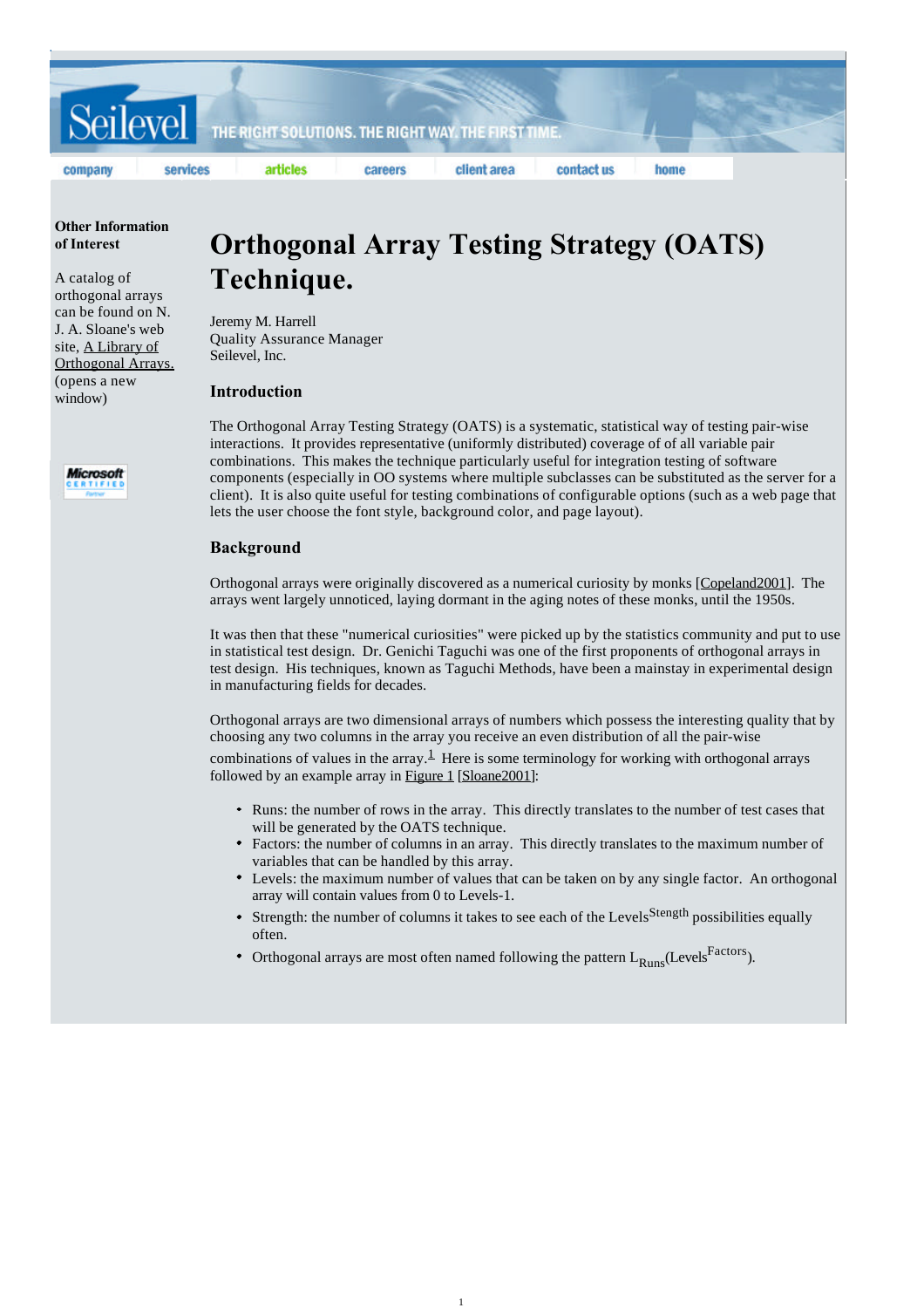| 4 factors, 3 levels, and strength of 2. |                |                |                |                |  |  |  |
|-----------------------------------------|----------------|----------------|----------------|----------------|--|--|--|
|                                         | Factors        |                |                |                |  |  |  |
|                                         | 0              | 0              | 0              | 0              |  |  |  |
|                                         |                |                |                | 2              |  |  |  |
|                                         | O              | 2              | 2              | 1              |  |  |  |
| R                                       |                | 0              | 1              | 1              |  |  |  |
| u<br>n<br>S                             |                |                | $\overline{2}$ | 0              |  |  |  |
|                                         |                | $\overline{2}$ | O              | $\overline{c}$ |  |  |  |
|                                         | $\overline{2}$ | 0              | $\overline{2}$ | $\overline{2}$ |  |  |  |
|                                         | $\overline{2}$ |                | O              |                |  |  |  |
|                                         | $\overline{2}$ | 2              |                |                |  |  |  |

# **Figure 1**: An  $L_9(3^4)$  orthogonal array with 9 runs,

# **Why use this technique?**

Test case selection poses an interesting dilemma for the software professional. Almost everyone has heard that you can't test quality into a product, that testing can only show the existence of defects and never their absence, and that exhaustive testing quickly becomes impossible -- even in small systems. However, testing is necessary. Being intelligent about which test cases you choose can make all the difference between (a) endlessly executing tests that just aren't likely to find bugs and don't increase your confidence in the system and (b) executing a concise, well-defined set of tests that are likely to uncover most (not all) of the bugs and that give you a great deal more comfort in the quality of your software.

The basic fault model that lies beneath this technique is:

- Interactions and integrations are a major source of defects.
- Most of these defects are not a result of complex interactions such as "When the background is blue and the font is Arial and the layout has menus on the right and the images are large and it's a Thursday then the tables don't line up properly." Most of these defects arise from simple pair-wise interactions such as "When the font is Arial and the menus are on the right the tables don't line up properly."
- With so many possible combinations of components or settings, it is easy to miss one.
- Randomly selecting values to create all of the pair-wise combinations is bound to create inefficient test sets and test sets with random, senseless distribution of values.

OATS provides a means to select a test set that:

- Guarantees testing the pair-wise combinations of all the selected variables.
- Creates an efficient and concise test set with many fewer test cases than testing all combinations of all variables.
- Creates a test set that has an even distribution of all pair-wise combinations.
- Exercises some of the complex combinations of all the variables.<sup>2</sup>
- Is simpler to generate and less error prone than test sets created by hand.

As an example of the benefit of using the OATS technique over a test set that exhaustively tests every combination of all variables, consider a system that has four options, each of which can have three values. The exhaustive test set would require 81 test cases ( $3 \times 3 \times 3 \times 3$  or the Cartesian product of the options). The test set created by OATS (using the orthogonal array in Figure 1) has only nine test cases, yet tests all of the pair-wise combinations. The OATS test set is only 11% as large at the exhaustive set and will uncover most of the interaction bugs. It covers 100% (9 of 9) of the pair-wise combinations, 33% (9 of 27) of the three-way combinations, and 11% (9 of 81) of the four-way combinations. The test set could easily be augmented if there were particularly suspicious three- and four-way combinations that should be tested.

## **How to use this technique**

The OATS technique is simple and straightforward. The steps are outlined below.

1. Decide how many independent variables will be tested for interaction. This will map to the Factors of the array.

2. Decide the maximum number of values that each independent variable will take on. This will map to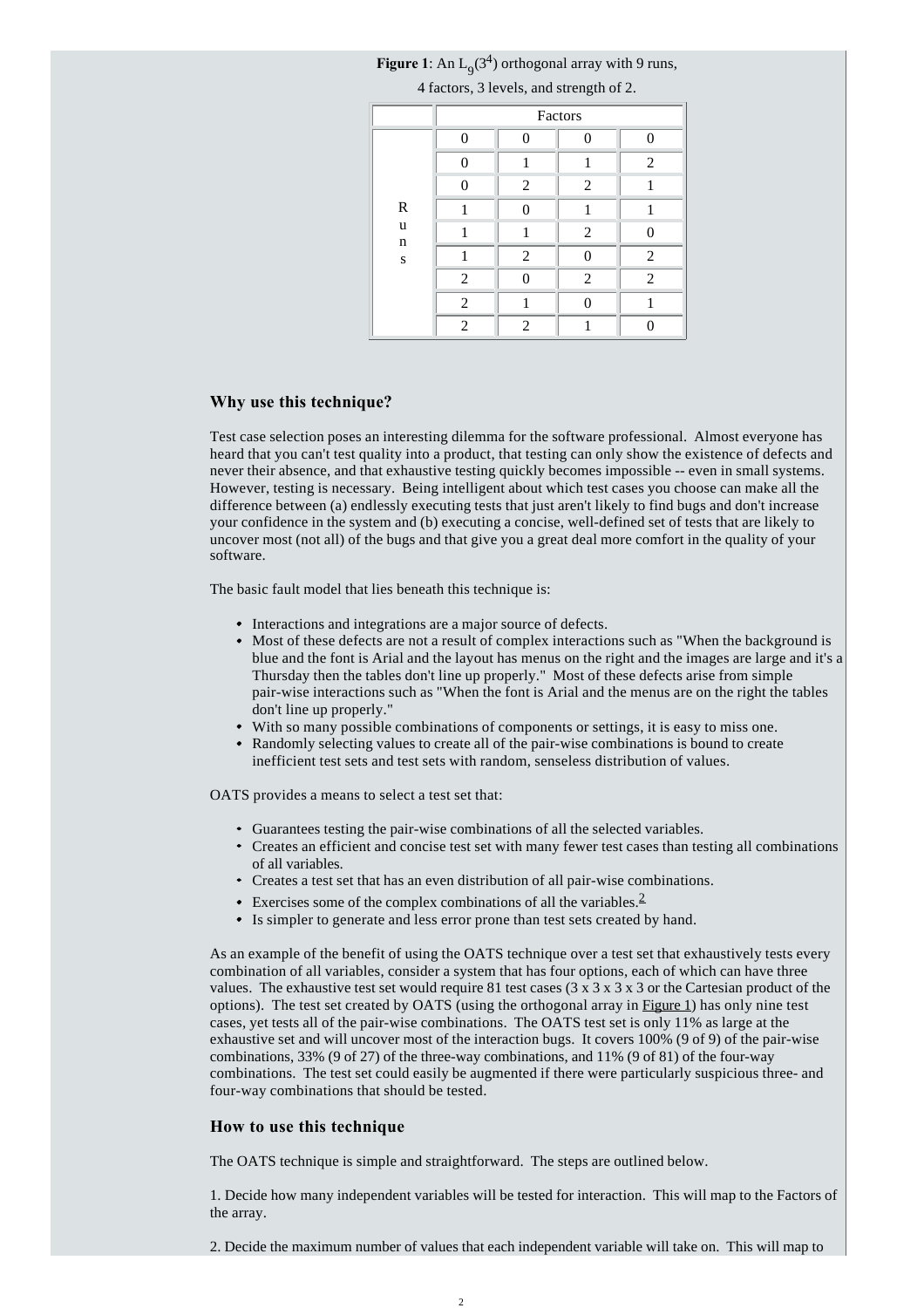the Levels of the array.

3. Find a suitable orthogonal array with the smallest number of Runs. $3$  A suitable array is one that has at least as many Factors as needed from Step 1 and has at least as many levels for each of those factors as decided in Step 2.

4. Map the Factors and values onto the array.

5. Choose values for any "left over" Levels.

6. Transcribe the Runs into test cases, adding any particularly suspicious combinations that aren't generated.

# **Examples**

### **A Simple Example**

Consider a web page with three distinct sections (Top, Middle, and Bottom) that can be individually shown or hidden by the user. You wish to test the interactions of the different sections. Following the instructions laid out previously, let's create a test set for the system.

1. There are three independent variables (the sections of the page).

2. Each variable can take on two values (hidden or visible).

3. An  $L_4(2^3)$  orthogonal array will do the trick -- two levels for the values and three factors for the variables. Note that the number of runs is not necessary to pick an appropriate array.

4. Mapping the values onto the array would look like Figure 2 where Hidden=0 and Visible=1:

| OA before mapping factors |                                                       |                          |                |  |  |  |  |  |
|---------------------------|-------------------------------------------------------|--------------------------|----------------|--|--|--|--|--|
|                           | <b>Factor 3</b><br><b>Factor 2</b><br><b>Factor 1</b> |                          |                |  |  |  |  |  |
| Run 1                     | 0                                                     | 0                        | 0              |  |  |  |  |  |
| Run 2                     | 0                                                     | 1                        | 1              |  |  |  |  |  |
| Run 3                     | 1                                                     | 0                        | 1              |  |  |  |  |  |
| Run 4                     | 1                                                     |                          | 0              |  |  |  |  |  |
|                           |                                                       | OA after mapping factors |                |  |  |  |  |  |
|                           | Middle<br><b>Bottom</b><br><b>Top</b>                 |                          |                |  |  |  |  |  |
| Test 1                    | Hidden                                                | Hidden                   | Hidden         |  |  |  |  |  |
| Test 2                    | Hidden                                                | <b>Visible</b>           | <b>Visible</b> |  |  |  |  |  |
| Test 3                    | Visible                                               | Hidden                   | Visible        |  |  |  |  |  |
| Test 4                    | Visible                                               | Visible                  | Hidden         |  |  |  |  |  |

**Figure 2**

5. There are no "left over" Levels. In other words, there is a value mapped to every level in the array.

6. Taking the test case values from each run, you end up with four test cases. That is all that is needed to test all of the pair-wise interactions amongst the three variables. The test cases might transcribe to:

A. Display the home page and hide all sections.

B. Display the home page and show all but the Top section.

- C. Display the home page and show all but the Middle section.
- D. Display the home page and show all but the Bottom section.

Note that not all of the possible combinations are tested. It would take eight test cases to test all of the combinations. You can add test cases that are particularly suspicious, but don't show up in the pair-wise list. For example, you might want to add a test case to display all sections or only the middle section to the list above if you felt there was a strong possibility of error with those particular combinations.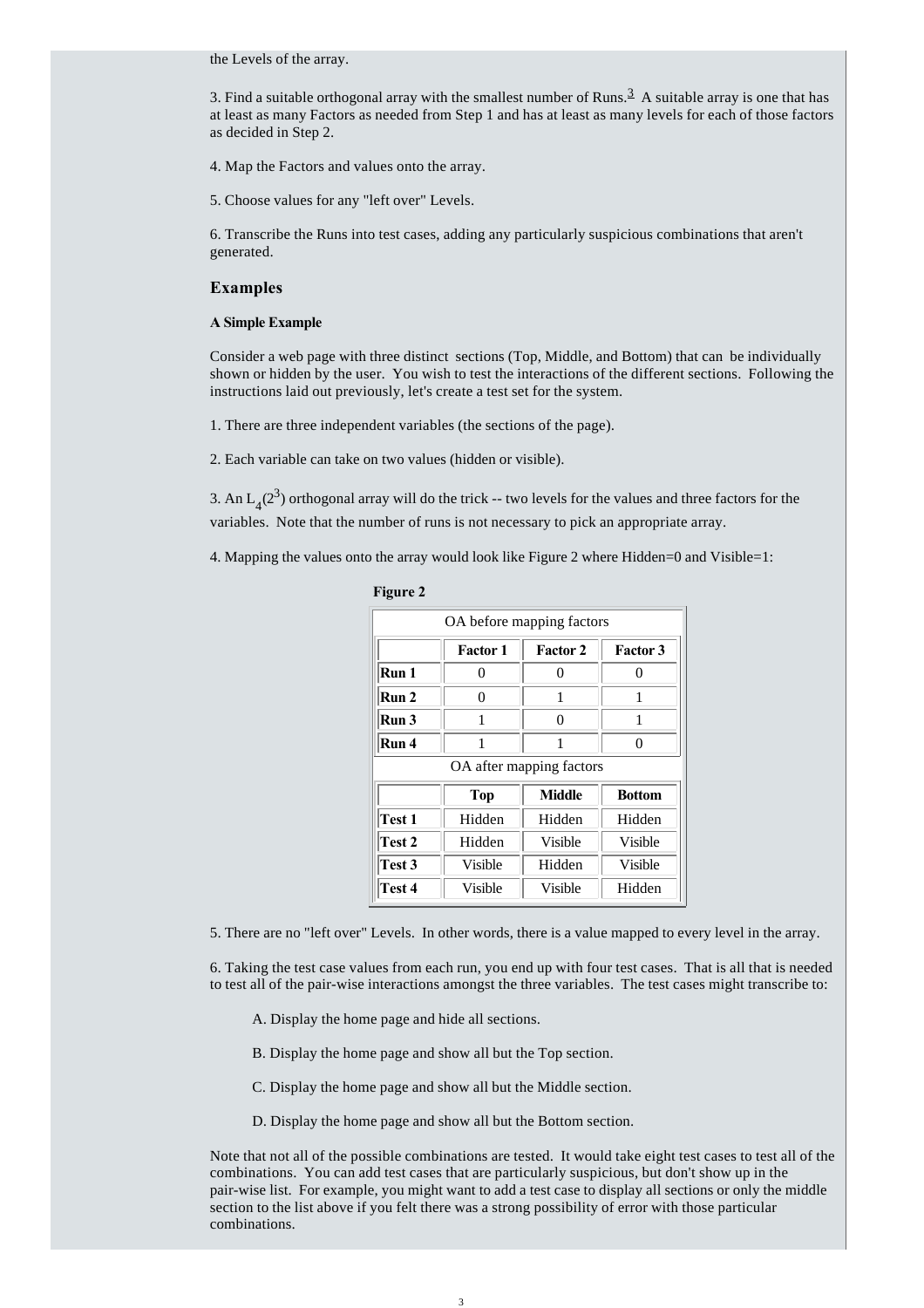### **An Example That Doesn't Fit the Array**

Let's look at an example that doesn't fit perfectly into any available array. This example takes into account an object-oriented system that contains a client class (C1) with two subclasses (C2 and C3). These client classes interact with a server class hierarchy consisting of class S1 with subclasses S2 and S3. The server class contains a method foo() which takes an instance of class M1 as a parameter. M1 has two subclasses, M2 and M3. Figure 3 below depicts the classes involved.



To test all combinations of the classes involved, it would take 27 test cases (three clients that can each send three messages to three servers  $-3 \times 3 \times 3 = 27$ . That doesn't seem outrageous, but this assumes that the method foo() can be tested with only a single test case. In most circumstances, it will take many test cases to test a particular method. Also, this interaction is probably a very small portion of the entire system being tested. Using the OATS technique can significantly reduce the number of test cases.

1. There are three independent variables (the client, the server, and the message class).

2. Each variable can take on three values.

3. Ideally, we would us an array that contains three levels and three factors (an  $L_2(3^3)$  OA). However, no such published array exists. Therefore, we need to look for the smallest array that will handle our problem. An  $L_9(3^4)$  orthogonal will work. It has the three levels for the values and four factors is more than enough for the three variables.

4. Mapping the values onto the array would look like Figure 4 where:

A. For Client, C1=0; C2=1; C3=2.

B. For Server, S1=0; S2=1; S3=2.

C. For Message, M1=0; M2=1; M3=2.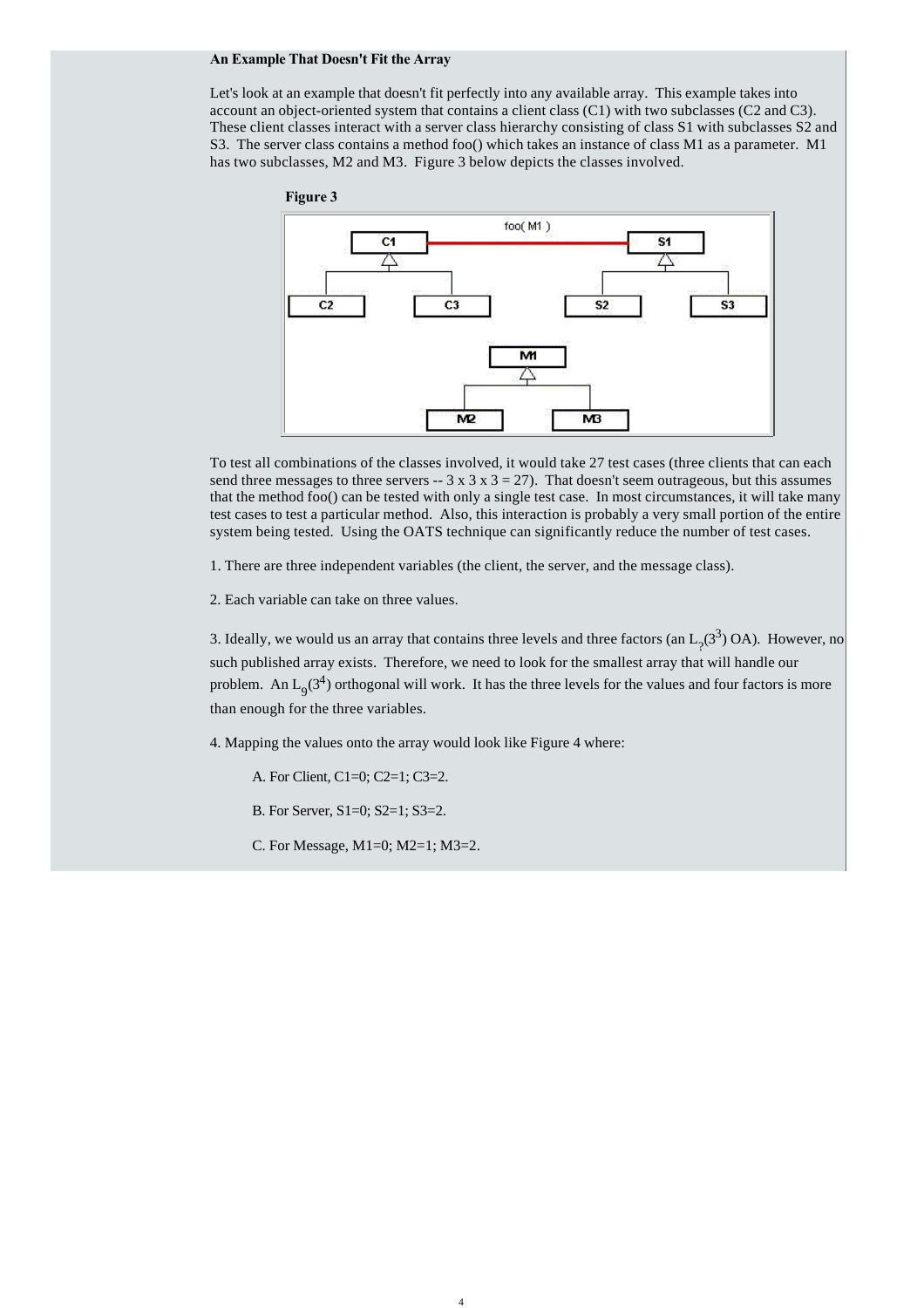| r igure 4                 |                |  |                          |   |                 |                |                 |  |
|---------------------------|----------------|--|--------------------------|---|-----------------|----------------|-----------------|--|
| OA before mapping factors |                |  |                          |   |                 |                |                 |  |
|                           | Factor 1       |  | <b>Factor 2</b>          |   | <b>Factor 3</b> |                | <b>Factor 4</b> |  |
| Run 1                     | $\theta$       |  | $\theta$                 |   | $\theta$        |                | $\theta$        |  |
| Run 2                     | $\theta$       |  | 1                        |   | 1               |                | $\overline{c}$  |  |
| Run 3                     | $\theta$       |  | 2                        |   | 2               |                | 1               |  |
| Run 4                     | 1              |  | $\theta$                 |   | 1               |                | $\mathbf{1}$    |  |
| Run 5                     | 1              |  | 1                        |   | $\overline{2}$  |                | $\overline{0}$  |  |
| Run 6                     | 1              |  | 2                        |   | $\theta$        |                | 2               |  |
| Run 7                     | 2              |  | $\theta$                 |   | $\overline{c}$  | $\overline{c}$ |                 |  |
| Run 8                     | $\overline{c}$ |  | 1                        |   | $\theta$        |                | 1               |  |
| Run 9                     | 2              |  | 2                        | 1 |                 |                | $\overline{0}$  |  |
|                           |                |  | OA after mapping factors |   |                 |                |                 |  |
|                           | <b>Client</b>  |  | <b>Server</b>            |   | Message         |                |                 |  |
| Test 1                    | C1             |  | S <sub>1</sub>           |   | M <sub>1</sub>  |                |                 |  |
| Test 2                    | C1             |  | S <sub>2</sub>           |   | M <sub>2</sub>  |                |                 |  |
| Test 3                    | C1             |  | S <sub>3</sub>           |   | M <sub>3</sub>  |                |                 |  |
| Test 4                    | C <sub>2</sub> |  | S <sub>1</sub>           |   | M <sub>2</sub>  |                |                 |  |
| Test 5                    | C <sub>2</sub> |  | S <sub>2</sub>           |   | M <sub>3</sub>  |                |                 |  |
| Test 6                    | C <sub>2</sub> |  | S <sub>3</sub>           |   | M <sub>1</sub>  |                |                 |  |
| Test 7                    | C <sub>3</sub> |  | S <sub>1</sub>           |   | M <sub>3</sub>  |                |                 |  |
| Test 8                    | C <sub>3</sub> |  | S <sub>2</sub>           |   | M <sub>1</sub>  |                |                 |  |
| Test 9                    | C <sub>3</sub> |  | S <sub>3</sub>           |   | M <sub>2</sub>  |                |                 |  |

**Figure 4**

5. There are no "left over" Levels. However, you'll notice that there was an extra Factor in the original array. This factor can simply be ignored; it does not change the properties of the test set generated from the array. You still get an even distribution of the pair-wise combinations.

6. Taking the test case values from each run, you end up with nine test cases. As mentioned before, these nine combinations might map to a larger set of test cases that must be executed against each of the nine combinations.

# **A Complex, Multi-Level Example**

Here's a more complex example that introduces the concept of mixed-level orthogonal arrays. Let's say that we have a system with 5 independent variables (A, B, C, D, and E). Variables A and B each have two possible values ( $A_{1-2}$  and  $B_{1-2}$ ). Variables C and D each have three possible values ( $C_{1-3}$  and  $D_{1-3}$ ). Variable E has six possible values (E<sub>1-6</sub>). To test all of the possible combinations, it would take a test set containing 216 test cases (2 x 2 x 3 x 3 x 6 = 216). This example shows how using the OATS technique can reduce the number of test cases to 18 in order to test all the pair-wise combinations.

1. There are five independent variables.

2. Two variables can take on two values. Two variables can take on three values. One variable can take on six values.

3. The easiest way to find a suitable OA is to go to your catalog of arrays and look for an array that has at least six levels (the maximum level for any of our variables) and at least five factors. The smallest array with a consistent number of levels you will find is probably the  $L_{49}(7^8)$  OA. This array would generate a test set containing 49 tests. That's a lot better than 216, but it's still a lot of tests.

You may have noticed the phrase "consistent number of levels" in the previous paragraph. This is important because there happen to be a few orthogonal arrays that have a mixed number of levels. One such array is the  $L_{18}(3^66^1)$  OA. The naming of this array means that there are 18 runs for 7 factors, 6 of which contain 3 levels and 1 of which contains 6 levels. Our problem happens to fit inside of this array, and the test set goes from 49 with the first array we identified down to 18. Now that's a lot better than 216 tests!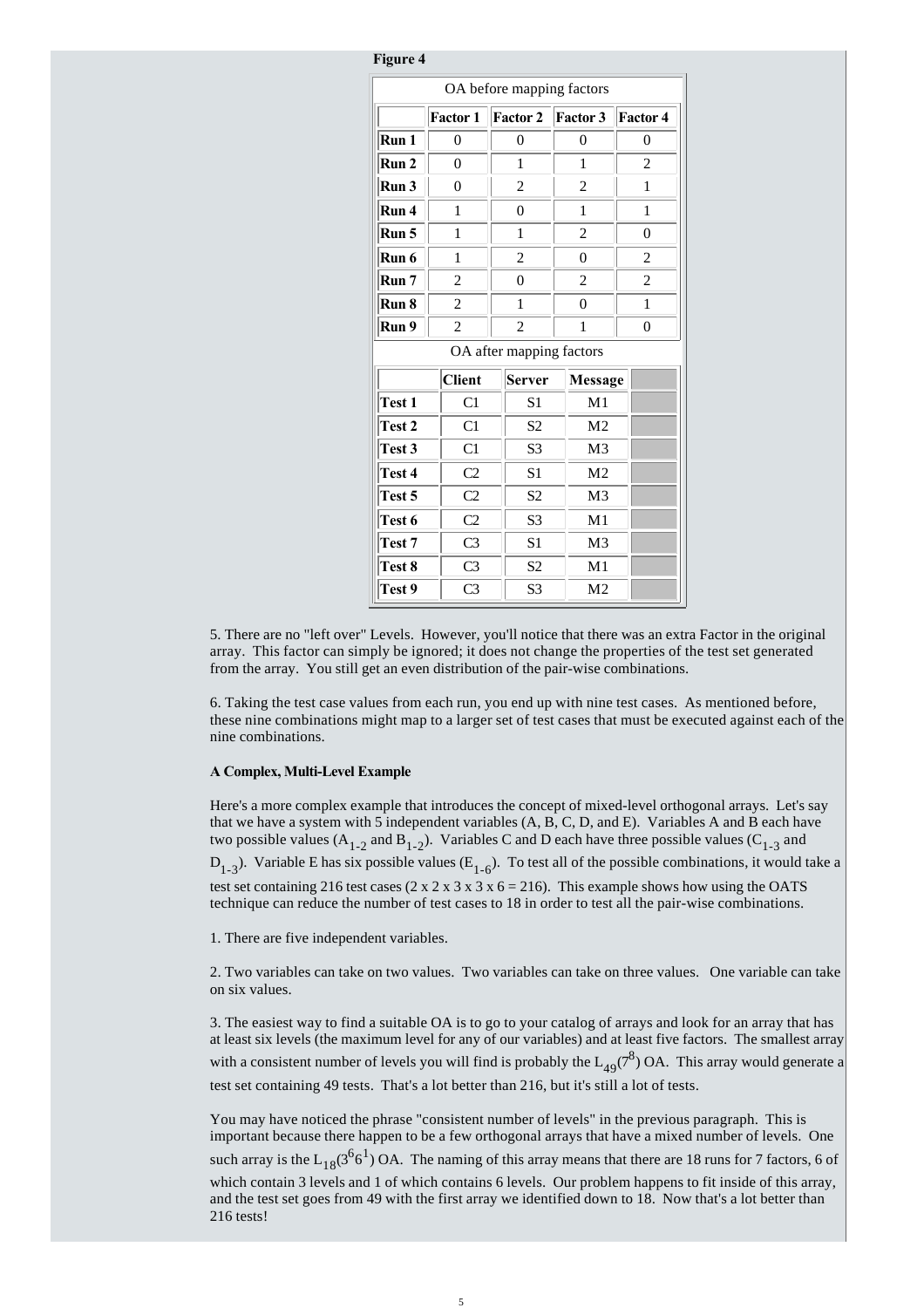4. Mapping the values onto the array would look like Figure 5 where:

A. For A, 
$$
A_1=0
$$
;  $A_2=1$ .

B. For B,  $B_1=0$ ;  $B_2=1$ .

C. For C, C<sub>1</sub>=0; C<sub>2</sub>=1; C<sub>3</sub>=2.

D. For D,  $D_1=0$ ;  $D_2=1$ ;  $D_3=2$ .

E. For E,  $E_1=0$ ;  $E_2=1$ ;  $E_3=2$ ;  $E_4=3$ ;  $E_5=4$ ;  $E_6=5$ .

**Figure 5**

| OA before mapping factors |                  |                                                                |                  |                  |                  |                  |                  |  |  |
|---------------------------|------------------|----------------------------------------------------------------|------------------|------------------|------------------|------------------|------------------|--|--|
|                           |                  | Factor 1 Factor 2 Factor 3 Factor 4 Factor 5 Factor 6 Factor 7 |                  |                  |                  |                  |                  |  |  |
| Run 1                     | $\boldsymbol{0}$ | $\boldsymbol{0}$                                               | $\boldsymbol{0}$ | $\boldsymbol{0}$ | $\boldsymbol{0}$ | $\boldsymbol{0}$ | $\boldsymbol{0}$ |  |  |
| Run 2                     | $\boldsymbol{0}$ | $\mathbf 1$                                                    | $\boldsymbol{2}$ | $\overline{2}$   | $\boldsymbol{0}$ | $\mathbf{1}$     | $\mathbf{1}$     |  |  |
| Run 3                     | $\boldsymbol{0}$ | $\overline{c}$                                                 | $\mathbf 1$      | $\overline{c}$   | $\mathbf{1}$     | $\boldsymbol{0}$ | $\sqrt{2}$       |  |  |
| Run 4                     | $\boldsymbol{0}$ | $\,1$                                                          | $\mathbf{1}$     | $\boldsymbol{0}$ | $\overline{c}$   | $\overline{2}$   | 3                |  |  |
| Run 5                     | $\boldsymbol{0}$ | $\overline{c}$                                                 | $\boldsymbol{0}$ | $\mathbf 1$      | $\overline{c}$   | $\mathbf 1$      | $\overline{4}$   |  |  |
| Run 6                     | $\boldsymbol{0}$ | $\boldsymbol{0}$                                               | $\boldsymbol{2}$ | $\mathbf{1}$     | $\mathbf{1}$     | $\sqrt{2}$       | 5                |  |  |
| Run 7                     | $\mathbf{1}$     | $\mathbf{1}$                                                   | $\mathbf{1}$     | $\mathbf{1}$     | $\mathbf{1}$     | $\mathbf{1}$     | $\boldsymbol{0}$ |  |  |
| Run 8                     | $\mathbf{1}$     | $\sqrt{2}$                                                     | $\boldsymbol{0}$ | $\boldsymbol{0}$ | $\mathbf{1}$     | $\overline{c}$   | $\mathbf{1}$     |  |  |
| Run 9                     | $\mathbf{1}$     | $\boldsymbol{0}$                                               | $\overline{c}$   | $\boldsymbol{0}$ | $\overline{c}$   | $\mathbf{1}$     | $\overline{2}$   |  |  |
| Run 10                    | $\mathbf{1}$     | $\sqrt{2}$                                                     | $\sqrt{2}$       | $\mathbf 1$      | $\boldsymbol{0}$ | $\boldsymbol{0}$ | 3                |  |  |
| Run 11                    | $\mathbf{1}$     | $\boldsymbol{0}$                                               | $\mathbf{1}$     | $\overline{c}$   | $\boldsymbol{0}$ | $\boldsymbol{2}$ | $\overline{4}$   |  |  |
| <b>Run 12</b>             | $\mathbf{1}$     | $\mathbf 1$                                                    | $\boldsymbol{0}$ | $\overline{c}$   | $\sqrt{2}$       | $\boldsymbol{0}$ | 5                |  |  |
| <b>Run 13</b>             | $\overline{c}$   | $\boldsymbol{2}$                                               | $\boldsymbol{2}$ | $\overline{c}$   | $\mathbf{2}$     | $\boldsymbol{2}$ | $\boldsymbol{0}$ |  |  |
| Run 14                    | $\overline{2}$   | $\boldsymbol{0}$                                               | $\mathbf 1$      | $\,1$            | $\overline{c}$   | $\boldsymbol{0}$ | $\,1$            |  |  |
| Run 15                    | $\overline{c}$   | $\mathbf{1}$                                                   | $\boldsymbol{0}$ | $\,1$            | $\boldsymbol{0}$ | $\overline{c}$   | $\overline{c}$   |  |  |
| <b>Run 16</b>             | $\overline{c}$   | $\boldsymbol{0}$                                               | $\boldsymbol{0}$ | $\overline{c}$   | $\,1$            | $\mathbf{1}$     | 3                |  |  |
| <b>Run 17</b>             | $\overline{c}$   | $\mathbf{1}$                                                   | $\overline{c}$   | $\boldsymbol{0}$ | $\mathbf{1}$     | $\boldsymbol{0}$ | $\overline{4}$   |  |  |
| <b>Run 18</b>             | $\overline{c}$   | $\overline{c}$                                                 | $\,1$            | $\boldsymbol{0}$ | $\boldsymbol{0}$ | $\,1$            | 5                |  |  |
| OA after mapping factors  |                  |                                                                |                  |                  |                  |                  |                  |  |  |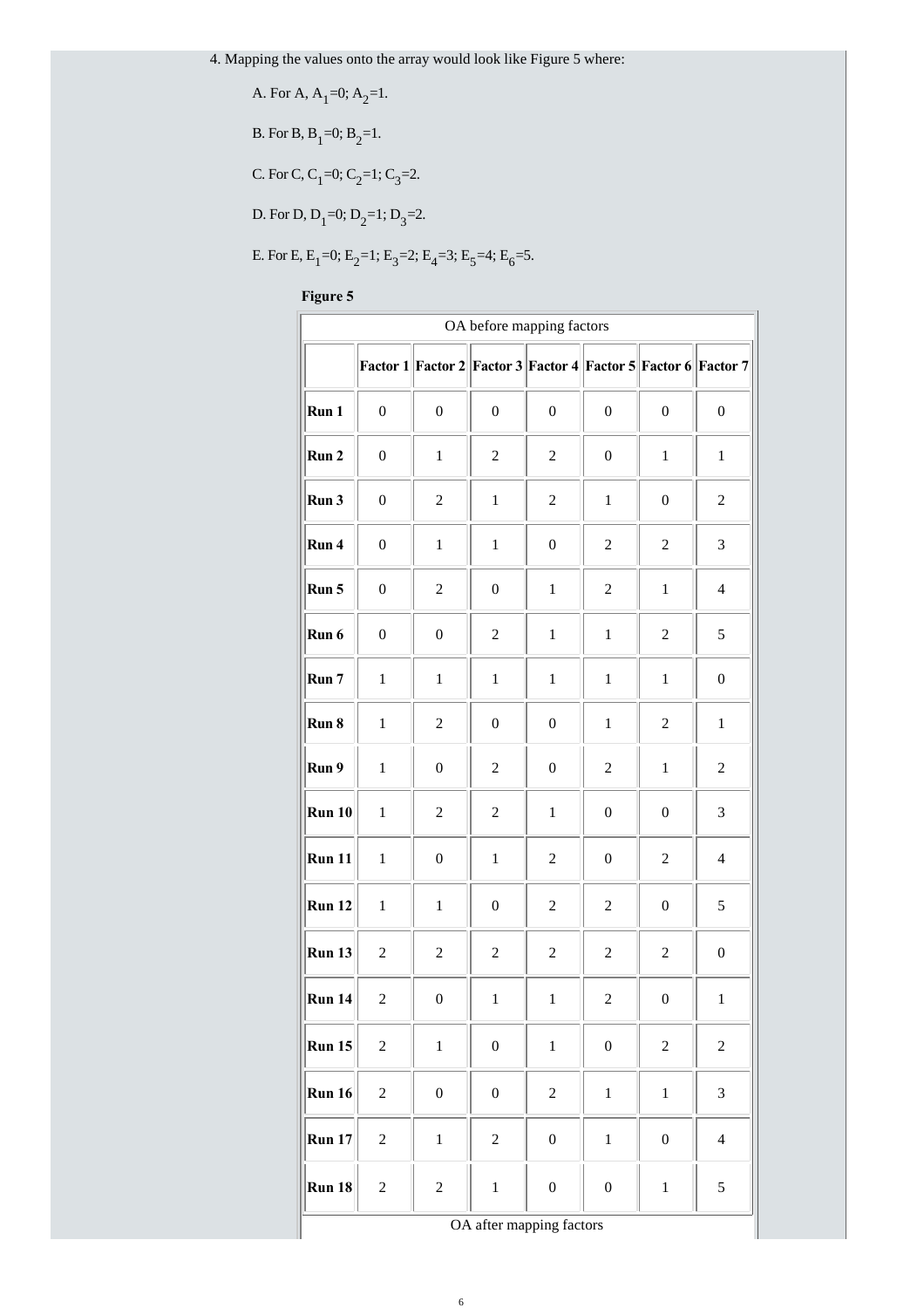|         | $\mathbf A$    | B              | $\overline{C}$ | D              | E                |
|---------|----------------|----------------|----------------|----------------|------------------|
| Test 1  | ${\bf A}_1$    | $\mathbf{B}_1$ | $C_1$          | $D_1$          | $\mathbf{E}_{1}$ |
| Test 2  | $A_1$          | $B_2$          | $C_3$          | $D_3$          | $E_2$            |
| Test 3  | $\mathbf{A}_1$ | $\overline{2}$ | $C_2$          | $D_3$          | $E_3$            |
| Test 4  | A <sub>1</sub> | $B_2$          | $C_2$          | $\mathbf{D}_1$ | $\mathrm{E}_4$   |
| Test 5  | $A_1$          | $\overline{2}$ | $C_1$          | $D_2$          | $\mathrm{E}_5$   |
| Test 6  | A <sub>1</sub> | $B_1$          | $C_3$          | $D_2$          | $E_6$            |
| Test 7  | $A_2$          | $B_2$          | $C_2$          | $D_2$          | $\mathbf{E}_1$   |
| Test 8  | $A_2$          | $\overline{2}$ | $C_1$          | $D_1$          | $\mathbf{E}_2$   |
| Test 9  | $A_2$          | $\mathbf{B}_1$ | $C_3$          | ${\rm D_1}$    | $\mathrm{E}_3$   |
| Test 10 | $A_2$          | $\overline{2}$ | $C_3$          | $D_2$          | $\mathrm{E}_4$   |
| Test 11 | $A_2$          | $\mathbf{B}_1$ | $C_2$          | $\mathbf{D}_3$ | $E_5$            |
| Test 12 | $\mathbf{A}_2$ | $\mathbf{B}_2$ | $C_1$          | $D_3$          | $E_6$            |
| Test 13 | $\overline{2}$ | $\overline{2}$ | $C_3$          | $D_3$          | $\mathbf{E}_1$   |
| Test 14 | $\overline{2}$ | $B_1$          | $C_2$          | $D_2$          | $\mathbf{E}_2$   |
| Test 15 | $\overline{2}$ | $\mathbf{B}_2$ | $C_1$          | $D_2$          | $E_3$            |
| Test 16 | $\overline{2}$ | $\mathbf{B}_1$ | $C_1$          | $D_3$          | $\mathrm{E}_4$   |
| Test 17 | $\overline{2}$ | $B_2$          | $C_3$          | ${\rm D_1}$    | $\mathrm{E}_5$   |
| Test 18 | $\overline{2}$ | $\overline{2}$ | $C_2$          | $D_1$          | $E_6$            |

5. Like the previous example, this array has extra factors that are not needed. They can be safely ignored and are grayed out in Figure 5. This array has "left over" levels. Variables A and B both have three levels specified in the original array, but there are only two possible values for each variable. This has caused a level to be left over for variables A and B after mapping the factors. These left over values have been highlighted in yellow in Figure 5.

In order to have fully specified test cases for the runs that have left over levels, you must provide a value in the cell. The choice of the value is generally arbitrary, but it usually makes good sense to add as much variety to the test cases as possible in order to enlist chance on your side to help find errors [Marick1995]. A good way of doing this is to simply start at the top of a column and cycle through the possible values when filling in the left over levels. Figure 6 shows the table after filling in the remaining levels using the cycling technique mentioned.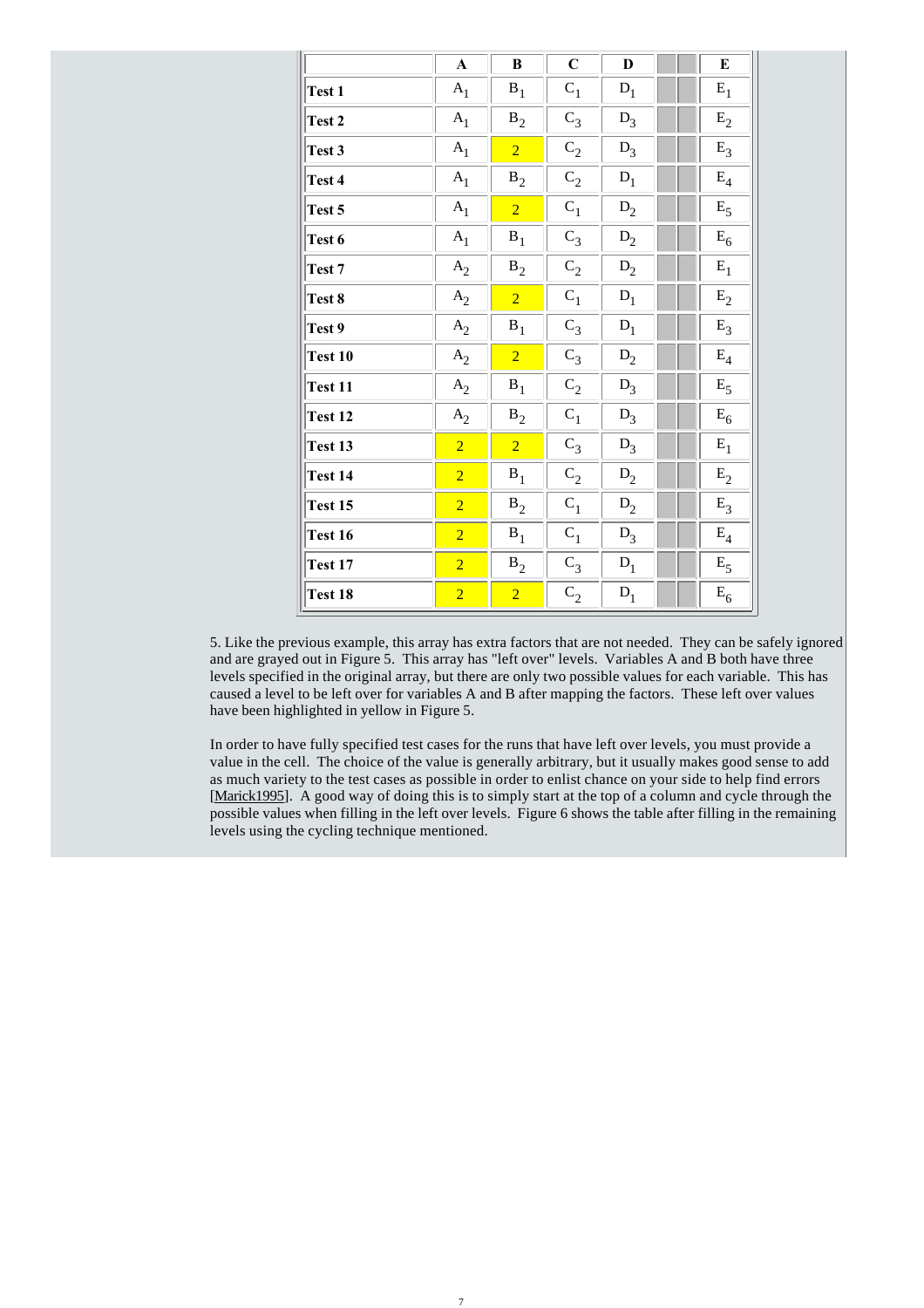|                | $\mathbf{A}$       | B       | $\overline{\mathbf{C}}$ | D              | E              |
|----------------|--------------------|---------|-------------------------|----------------|----------------|
| <b>Test 1</b>  | $A_{1}$            | $B_1$   | $C_1$                   | $\mathsf{D}_1$ | $E_1$          |
| Test 2         | $A_1$              | $B_2$   | $C_3$                   | $D_3$          | $\mathbf{E}_2$ |
| Test 3         | $A_{1}$            | $B_{1}$ | $C_{2}$                 | $D_3$          | $E_3$          |
| Test 4         | $A_{1}$            | $B_2$   | $C_2$                   | $D_1$          | $E_4$          |
| Test 5         | $A_1$              | $B_{2}$ | $C_{1}$                 | $D_2$          | $E_5$          |
| Test 6         | $A_1$              | $B_1$   | $C_3$                   | $D_2$          | $E_6$          |
| Test 7         | A <sub>2</sub>     | $B_2$   | $C_2$                   | $D_2$          | $E_1$          |
| Test 8         | $A_2$              | $B_1$   | $C_1$                   | $D_1$          | $E_2$          |
| Test 9         | $A_2$              | $B_1$   | $C_3$                   | $D_1$          | $E_3$          |
| Test 10        | $A_2$              | $B_2$   | $C_3$                   | $D_2$          | $E_4$          |
| <b>Test 11</b> | $A_2$              | $B_1$   | $C_2$                   | $D_3$          | $\mathbf{E}_5$ |
| Test 12        | $A_2$              | $B_2$   | $C_1$                   | $D_3$          | $E_6$          |
| Test 13        | $\mathbf{A}_{1}$   | $B_{1}$ | $C_3$                   | $D_3$          | $E_{1}$        |
| Test 14        | $A_{2}$            | $B_1$   | $C_2$                   | $D_2$          | $E_2$          |
| Test 15        | $A_{1}$            | $B_2$   | $C_1$                   | $D_2$          | $E_3$          |
| Test 16        | $\mathbf{A}_{2}$   | $B_1$   | $C_{1}$                 | $D_3$          | $E_4$          |
| Test 17        | $\overline{A}_{1}$ | $B_2$   | $C_3$                   | $D_1$          | $E_5$          |
| Test 18        | $A_{2}$            | $B_2$   | $C_2$                   | $D_1$          | $E_6$          |

**Figure 6:** OA after mapping left over levels

6. As mentioned before, you get 18 test sets out of the 216 possible. These 18 test sets will test all of the pair-wise combinations of the independent variables. This demonstrates a significant savings in testing effort over the all combinations approach, and our fault model suggests that it will find the majority of the interaction defects.

#### **Industry results**

The author is unaware of any published industry or research results on the cost or effectiveness of using this technique for software testing. This highlights the need for such empirical research both for the OATS technique by itself and for the technique compared to other test selection techniques.

#### **Endnotes**

1. This paper is concerned only with orthogonal arrays of strength 2. Orthogonal arrays with different strengths would require a different number of columns to select the tests and would not necessarily be only concerned with pair-wise combinations.

2. The technique will not create test sets that exhaustively test all the variable combinations. It will generally not even cover a fourth of the possible combinations. The number of possible combination is the Cartesian product of the number of values for each factor. That number quickly becomes intractable for practical testing. However, the number of pair-wise combinations is generally much, much smaller.

3. Catalogs of orthogonal arrays can be found in the appendix of many advanced statistics books and books on Taguchi methods. Also, Neil Sloan's web site is an excellent source of orthogonal arrays. See the references and sidebar for the location of the web site.

#### **References**

[Copeland2001] Copeland, Lee. "Object-Oriented Testing." Software Quality Engineering. STAR East 2001. The Rosen Centre Hotel, Orlando, Florida. 14 May 2001.

[Marick1995] Marick, Brian. *The Craft of Software Testing: Subsystem Testing Including Object-Based and Object-Oriented Testing*. Upper Saddle River, NJ: PTR Prentice Hall, 1995.

[Sloane2001] Sloane, Neil J. A. *A Library of Orthogonal Arrays*. Information Sciences Research Center,